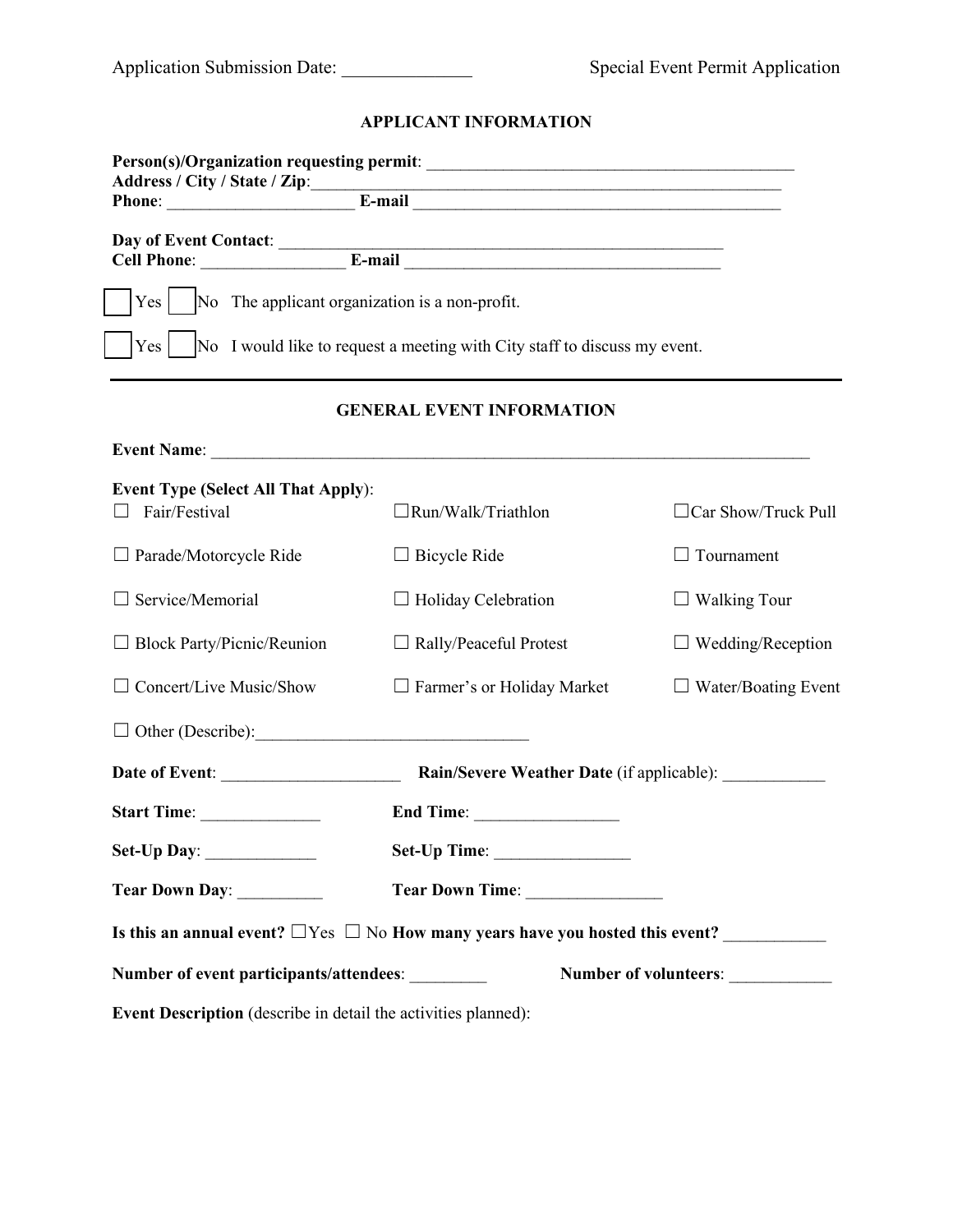## **EVENT LOCATION**

**Please Describe Your Event Location**:

## **EVENT ROUTE – TRAVELING EVENTS (Walks, Runs, Parades, Bicycle Rides, Motorcycle Rides)**

**Start Location**: \_\_\_\_\_\_\_\_\_\_\_\_\_\_\_\_\_\_\_\_\_\_\_ **Staging Area**: \_\_\_\_\_\_\_\_\_\_\_\_\_\_\_\_\_\_\_\_\_\_\_\_\_\_\_\_\_\_\_\_\_\_ **End Location**: \_\_\_\_\_\_\_\_\_\_\_\_\_\_\_\_\_\_\_\_\_\_\_\_ **Awards Area** (if any): \_\_\_\_\_\_\_\_\_\_\_\_\_\_\_\_\_\_\_\_\_\_\_\_\_\_\_

**Describe the Traveling Event Path including all turns** (attach additional page, if necessary):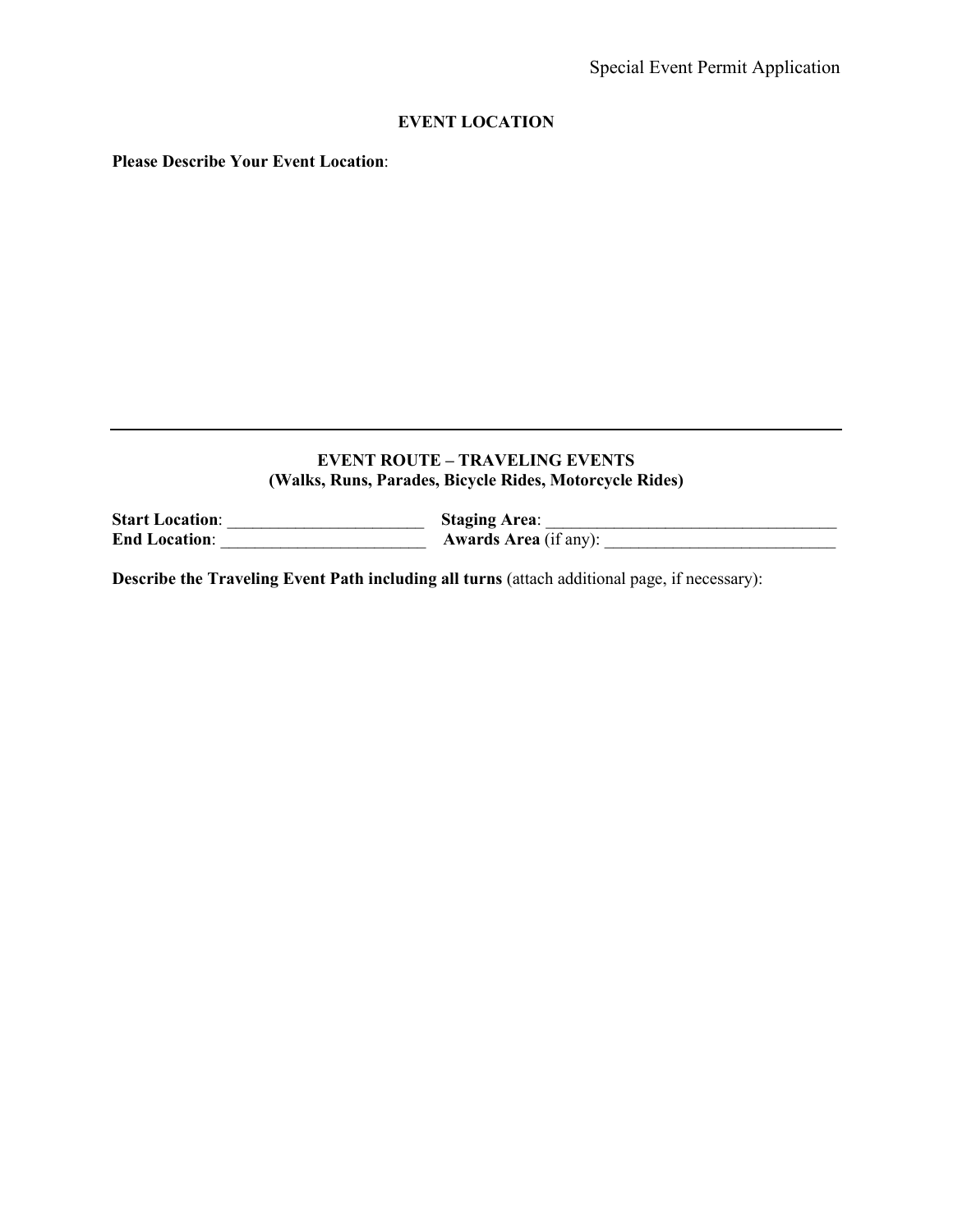# **ROAD CLOSURES & TRAFFIC CONTROL**

**Please describe any streets/lanes/intersections/sidewalks that you are requesting to be closed**:

| Street/Lane Closings Start Date: _________________<br><b>Street/Lane Closing End Date:</b>                                                          | Time: | Time: $\begin{array}{c} \square \end{array}$<br>$\square$ AM | $\Box$ PM<br>$\Box$ PM |  |
|-----------------------------------------------------------------------------------------------------------------------------------------------------|-------|--------------------------------------------------------------|------------------------|--|
| Select All Traffic Services you plan to utilize for this event:<br>$\Box$ Off Duty Police Officer Contractual Assistance (More Information)         |       |                                                              |                        |  |
| $\Box$ McCracken County Sheriff's Department Assistance (Contact: 270-444-4719 to organize)                                                         |       |                                                              |                        |  |
| $\Box$ Police Department or Emergency Management Assistance with State Road Intersection<br>Closure                                                 |       |                                                              |                        |  |
| $\Box$ Extra Police Department Patrol in the area                                                                                                   |       |                                                              |                        |  |
| Please Explain Your Traffic Control Plan:                                                                                                           |       |                                                              |                        |  |
| List any other organizations that are assisting with traffic control:                                                                               |       |                                                              |                        |  |
| Please describe where participants will park for the event:                                                                                         |       |                                                              |                        |  |
| Describe any shuttle plan you will utilize for the event:                                                                                           |       |                                                              |                        |  |
| <b>SAFETY &amp; MEDICAL PLAN</b>                                                                                                                    |       |                                                              |                        |  |
| Please describe your event Safety Plan (including security resources, medical resources, disaster<br>communications plan, and first aid resources): |       |                                                              |                        |  |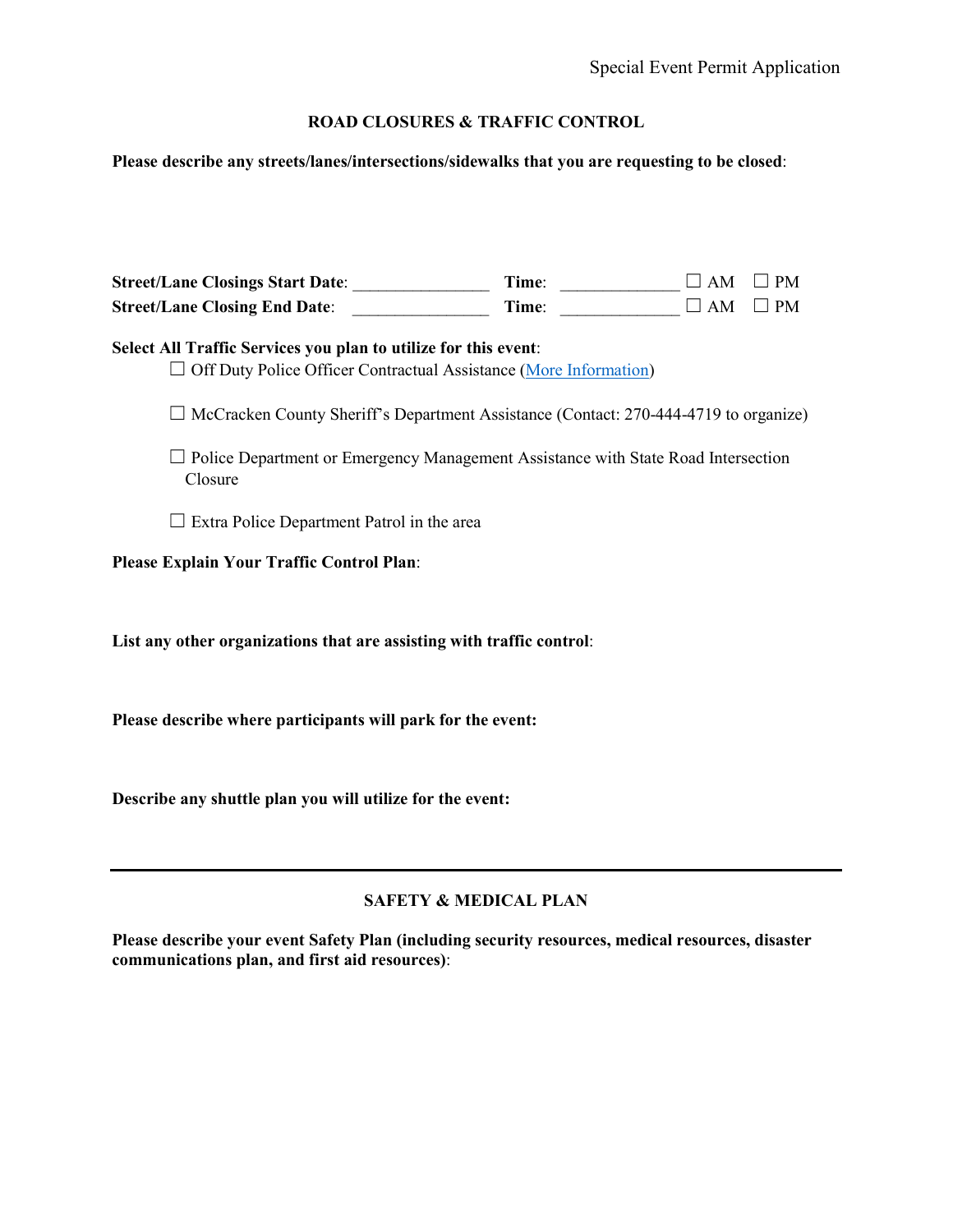#### **CITY SERVICES REQUEST**

## **Please select all equipment that you are requesting to be provided by the City of Paducah:**

| (\$75.00/per unit including one collection, plus \$75 for each additional collection)<br>Do you need trash collection more than once, post-event? $\Box$ Yes $\Box$ No                                                                                                                                             |
|--------------------------------------------------------------------------------------------------------------------------------------------------------------------------------------------------------------------------------------------------------------------------------------------------------------------|
| <b>Roll-outs</b><br>$(S25.00$ for up to 6 OR \$45 for 7 to 10 – includes one-time collection)<br>Number Requested: ___________ Drop Off Date/Time: ___________ Pick-up Date/Time: ________<br>Specific Location for drop-off:<br>Do you need refuse collection more than once for this event? $\Box$ Yes $\Box$ No |
| <b>Water Connection</b><br>(\$15 per spigot/per day)<br>Number of Water Connections Required:<br>Describe Specific Locations where water is needed:                                                                                                                                                                |
| <b>Power Connection</b><br>(S30/box/day)<br>Number of Power Connections Required:<br>Describe Specific Locations where Power is Needed:                                                                                                                                                                            |
|                                                                                                                                                                                                                                                                                                                    |
| <b>FACILITY RENTALS</b><br><b>Select All City Facilities that you need to reserve for your event:</b><br>Anna Baumer Community Center                                                                                                                                                                              |
| Arts & Crafts Building (Noble Park)                                                                                                                                                                                                                                                                                |
| Noble Park Pool                                                                                                                                                                                                                                                                                                    |
| Noble Park Amphitheatre                                                                                                                                                                                                                                                                                            |
| Noble Park Shelter(s) - List all Shelters to be reserved for your event:                                                                                                                                                                                                                                           |
| Keiler Park Shelter(s) - List all Shelters to be reserved for your event:                                                                                                                                                                                                                                          |
| Stuart Nelson Park Shelter(s) - List all Shelters to be reserved for your event:                                                                                                                                                                                                                                   |
| Wilson Stage at Paducah Riverfront                                                                                                                                                                                                                                                                                 |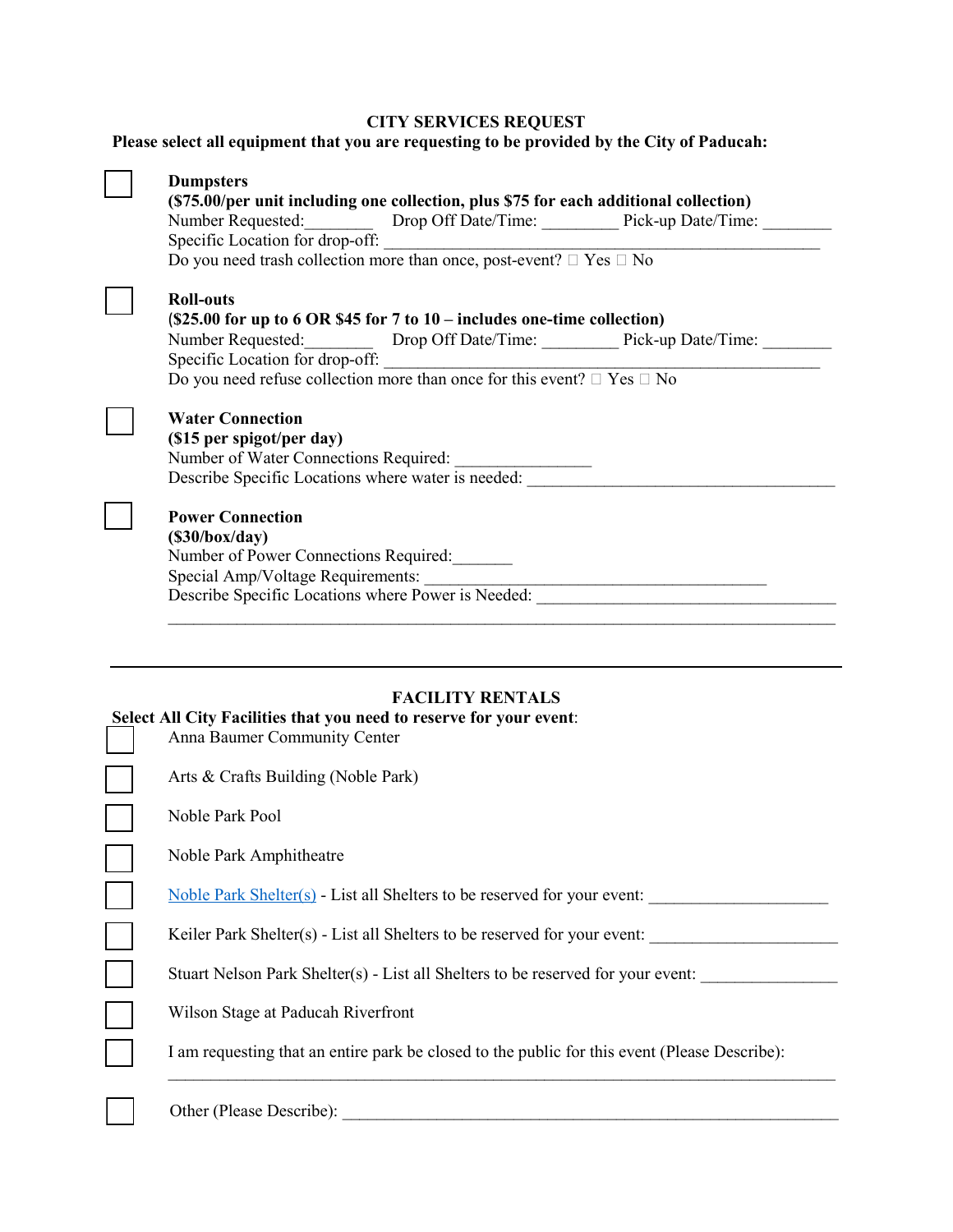# **OTHER INFORMATION**

| No<br>Yes  | Will your event include food vendors?                                                                                                                                                                                                                                                                                                                                                                                                                                                                                                |  |  |
|------------|--------------------------------------------------------------------------------------------------------------------------------------------------------------------------------------------------------------------------------------------------------------------------------------------------------------------------------------------------------------------------------------------------------------------------------------------------------------------------------------------------------------------------------------|--|--|
| No<br>Yes  | Will your event include mobile food vehicle vendors?                                                                                                                                                                                                                                                                                                                                                                                                                                                                                 |  |  |
| Yes<br>No  | Will your event include merchant (non-food) vendors?                                                                                                                                                                                                                                                                                                                                                                                                                                                                                 |  |  |
| Y es<br>١o | Will your event include live music or excess noise?<br>Dates & Times of Live Music/Noise:                                                                                                                                                                                                                                                                                                                                                                                                                                            |  |  |
| Yes<br>No  | Will your event will utilize City-Owned Restrooms. Specify Locations and time you need<br>the restrooms unlocked:<br><u> 1980 - John Stein, Amerikaansk politiker (</u>                                                                                                                                                                                                                                                                                                                                                              |  |  |
| Yes<br>No  | Will your event utilize rented portable restrooms? Rental Company: ________                                                                                                                                                                                                                                                                                                                                                                                                                                                          |  |  |
| Y es<br>lO | Will your event include alcohol sales? Select all that apply:<br>□ An ABC Licensed Caterer will serve alcohol<br>□ Applying for Special Temporary Alcohol License for a <i>Non-Profit</i> Organization<br>□ Applying for Special Temporary Alcohol License for a <b>For-Profit</b> Organization<br>□ Small Farm Wineries/Microbreweries/Distilleries will be on-site<br>$\Box$ This is a private invitation-only event and alcohol will be given away at no cost<br>$\Box$ I would like to discuss utilizing the <b>EDC</b> District |  |  |
| r es       | Event organizers have considered and planned for ADA requirements related to this event.<br>(parking, accessible routes of travel, special evacuation requirements, etc.)                                                                                                                                                                                                                                                                                                                                                            |  |  |
| Yes<br>Vо  | This event is by invitation only and will not be advertised to the public (including no<br>advertisement on social media).                                                                                                                                                                                                                                                                                                                                                                                                           |  |  |
| No<br>Yes  | Is this is a ticketed event? Admission will be: \$                                                                                                                                                                                                                                                                                                                                                                                                                                                                                   |  |  |
| r es       | Will your event allow animals (other than service animals)?<br>Describe:                                                                                                                                                                                                                                                                                                                                                                                                                                                             |  |  |
|            | Will your event include tents over 400 square foot?<br>Number of tents over 400 square feet:                                                                                                                                                                                                                                                                                                                                                                                                                                         |  |  |
|            | Will your event include temporary stages for performances?                                                                                                                                                                                                                                                                                                                                                                                                                                                                           |  |  |
|            | Will your event include fire pits, propane tanks, fog machine, pyrotechnics or open flame<br>of any kind?                                                                                                                                                                                                                                                                                                                                                                                                                            |  |  |
| Y es       | This is a parade event.<br>$\frac{\# \qquad \qquad \text{Bands}}{\# \qquad \qquad \text{Motorcycles}} \quad \frac{\# \qquad \qquad \text{Cars}}{\# \qquad \qquad \text{People} (\text{Walking})} \qquad \qquad \text{Floats}$                                                                                                                                                                                                                                                                                                        |  |  |
| Y es       | Do you plan to hire a professional security company to develop and manage your<br>event's security plan? Security Organization: __________________________________<br>Phone:<br>Contact Person:                                                                                                                                                                                                                                                                                                                                      |  |  |